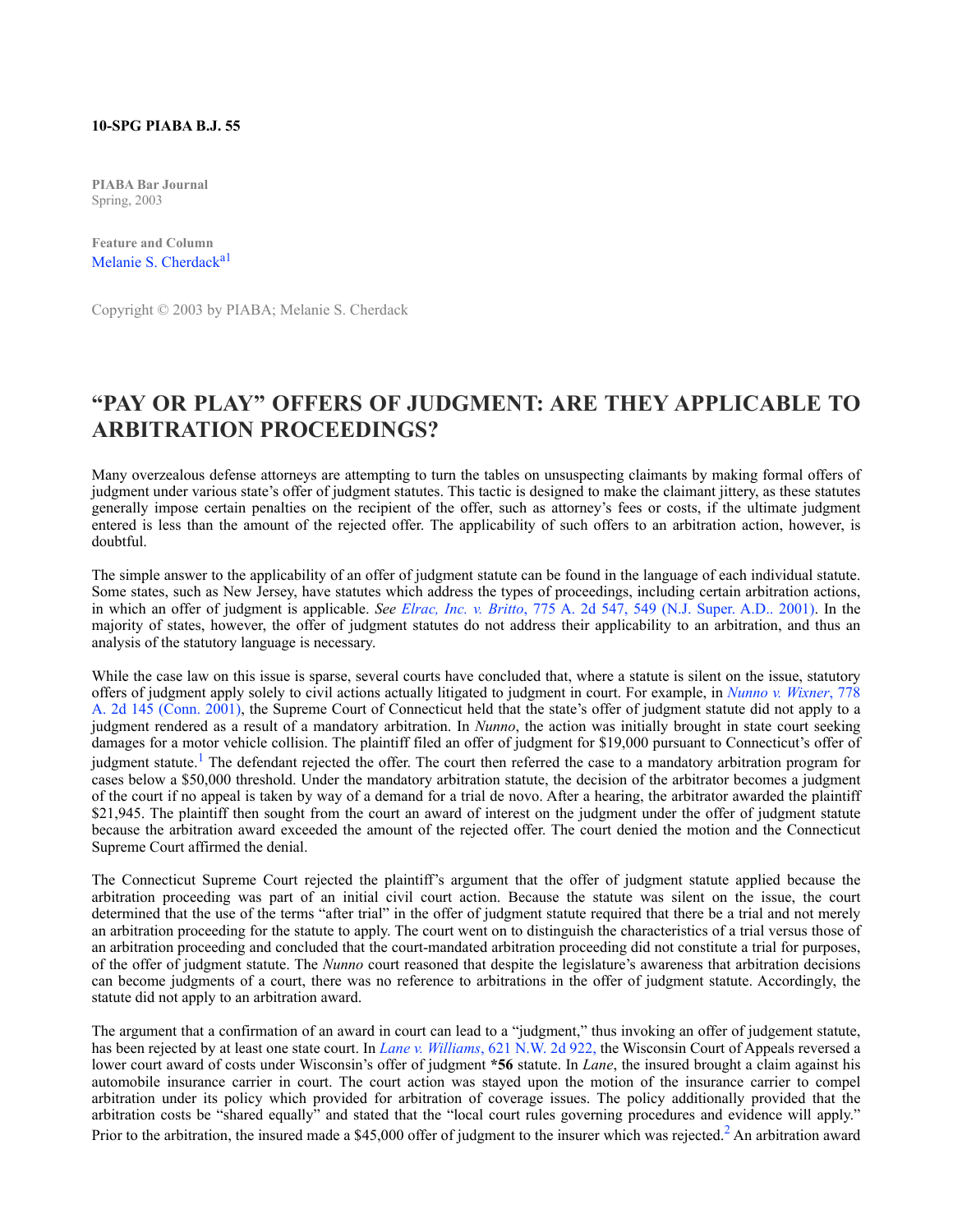was entered in excess of the offer of judgment. The insured then sought confirmation of the award in the circuit court, as well as a judgment awarding double costs and interest under Wisconsin's offer of judgment statute. The circuit court ruled that the insured was entitled to double costs under the offer of judgment statute. The appellate court reversed this ruling.

In its decision, the Wisconsin appellate court first addressed whether the insured was entitled to costs under Wisconsin's general prevailing party statute. The Court rejected this argument holding that the mere fact that the action began and ended in the circuit court, did not render the action litigated instead of arbitrated. In its opinion, the court reiterated an earlier holding in *[Finkenbinder v. State Farm Mutual Auto Insurance Co.](http://www.westlaw.com/Link/Document/FullText?findType=Y&serNum=1997225050&pubNum=595&originatingDoc=I857601f0b8ad11de9b8c850332338889&refType=RP&originationContext=document&vr=3.0&rs=cblt1.0&transitionType=DocumentItem&contextData=(sc.Search))*[, 572 N.W. 2d 501 \(Wisc. Ct. App. 1997\),](http://www.westlaw.com/Link/Document/FullText?findType=Y&serNum=1997225050&pubNum=595&originatingDoc=I857601f0b8ad11de9b8c850332338889&refType=RP&originationContext=document&vr=3.0&rs=cblt1.0&transitionType=DocumentItem&contextData=(sc.Search)) which denied prevailing party costs after an arbitration was confirmed and concluded "it is not the beginning and the end point of action that are dispositive; rather, the determining factor is whether the action was the subject of a litigated trial court proceeding." Under this same rationale, the appellate court denied the application of the offer of judgment statute stating that because the offer of judgment statute requires a written offer "at least twenty days before trial" it did not apply, because liability was determined through arbitration rather than a trial.

Similarly, the Supreme Court of Alaska has held that penalties provided by its own offer of judgment statute, patterned on [Fed. R. Civ. P. 68](http://www.westlaw.com/Link/Document/FullText?findType=L&pubNum=1004365&cite=USFRCPR68&originatingDoc=I857601f0b8ad11de9b8c850332338889&refType=LQ&originationContext=document&vr=3.0&rs=cblt1.0&transitionType=DocumentItem&contextData=(sc.Search)), the Federal Offer of Judgment Rule,<sup>3</sup> are inapplicable to an arbitration. In *[Mackie v. Chizmar](http://www.westlaw.com/Link/Document/FullText?findType=Y&serNum=1998202504&pubNum=661&originatingDoc=I857601f0b8ad11de9b8c850332338889&refType=RP&originationContext=document&vr=3.0&rs=cblt1.0&transitionType=DocumentItem&contextData=(sc.Search))*[, 965 P. 2d](http://www.westlaw.com/Link/Document/FullText?findType=Y&serNum=1998202504&pubNum=661&originatingDoc=I857601f0b8ad11de9b8c850332338889&refType=RP&originationContext=document&vr=3.0&rs=cblt1.0&transitionType=DocumentItem&contextData=(sc.Search)) [1202 \(Alaska 1998\)](http://www.westlaw.com/Link/Document/FullText?findType=Y&serNum=1998202504&pubNum=661&originatingDoc=I857601f0b8ad11de9b8c850332338889&refType=RP&originationContext=document&vr=3.0&rs=cblt1.0&transitionType=DocumentItem&contextData=(sc.Search)), the initial claim was brought in state court seeking damages for emotional distress for a misdiagnosis of a patient as HIV positive. Prior to the trial, the defendant physician made a \$25,000 offer of judgment. The plaintiff rejected the offer and, following a jury trial, the judge entered a directed verdict against the plaintiff ruling that she had not shown any physical injury. The verdict was appealed, and the appellate court reversed and remanded the case back to the trial court for further proceedings. On remand, the parties entered into an alternative dispute resolution ("ADR") stipulation, which allowed the trial judge to decide the case based upon a review of the record, to be supplemented by depositions and the parties' oral argument. Following the ADR procedure, the judge found for the plaintiff and awarded \$15,000 in damages. Because the judge awarded less than the offer of judgment, the physician moved for attorney's fees and costs, as provided for by Alaska's offer of judgment statute. The trial court denied his request, holding the offer of judgment statute inapplicable.

On appeal, the Supreme Court of Alaska agreed. It held that "[t]he parties' decision to resolve their dispute through an alternative to trial ... invalidated [the physician's] offer in this case." [965 P. 2d at 1204.](http://www.westlaw.com/Link/Document/FullText?findType=Y&serNum=1998202504&pubNum=661&originatingDoc=I857601f0b8ad11de9b8c850332338889&refType=RP&fi=co_pp_sp_661_1204&originationContext=document&vr=3.0&rs=cblt1.0&transitionType=DocumentItem&contextData=(sc.Search)#co_pp_sp_661_1204) The court relied on the language of the statute which stated that an offer of judgment may be made "[a]t any time more than 10 days before the *trial* begins." It reasoned that, because the parties signed the ADR stipulation which stated that they were adopting the ADR process "in lieu of the regular trial," they chose to settle their dispute outside of the traditional litigation process and thus were not subject to the offer of judgment statute. The court went on to state that if the parties wished to preserve their rights under the offer of judgment statute when resorting to an alternative dispute resolution procedure, they must explicitly reserve its applicability in their ADR agreement.

The above cases make plain that the use of the word "trial" in a state offer of judgment statute renders the statute inapplicable to an arbitration proceeding.<sup>[4](#co_footnote_F4346958869_1)</sup> Applying this rationale to a typical arbitration clause in a brokerage firm contract, it appears that offers of judgment are not binding. Many brokerage firm arbitration clauses contain the following language:

• ARBITRATION IS FINAL AND BINDING ON THE PARTIES.

## • THE PARTIES ARE WAIVING THEIR RIGHT TO SEEK **\*57** REMEDIES IN COURT, INCLUDING THE RIGHT TO JURY TRIAL.

In executing contracts containing this language, the parties to a securities arbitration waive their rights to a "trial" and instead agree to be bound by the decision of arbitrators. Securities arbitrations are governed by the NASD and NYSE rules where the decision makers are not judges, pre-hearing discovery is limited, and where the formalities regarding evidence and procedure present in a court "trial" are absent at a final hearing. *See In [Republic Steel Corp. v. Maddox](http://www.westlaw.com/Link/Document/FullText?findType=Y&serNum=1965125021&pubNum=780&originatingDoc=I857601f0b8ad11de9b8c850332338889&refType=RP&fi=co_pp_sp_780_664&originationContext=document&vr=3.0&rs=cblt1.0&transitionType=DocumentItem&contextData=(sc.Search)#co_pp_sp_780_664)*[, 379 U.S. 650, 664 \(1965\)](http://www.westlaw.com/Link/Document/FullText?findType=Y&serNum=1965125021&pubNum=780&originatingDoc=I857601f0b8ad11de9b8c850332338889&refType=RP&fi=co_pp_sp_780_664&originationContext=document&vr=3.0&rs=cblt1.0&transitionType=DocumentItem&contextData=(sc.Search)#co_pp_sp_780_664) (Black, J. dissenting); *[McDonald v. West Branch](http://www.westlaw.com/Link/Document/FullText?findType=Y&serNum=1984119005&pubNum=780&originatingDoc=I857601f0b8ad11de9b8c850332338889&refType=RP&fi=co_pp_sp_780_291&originationContext=document&vr=3.0&rs=cblt1.0&transitionType=DocumentItem&contextData=(sc.Search)#co_pp_sp_780_291)*[, 466 U.S. 284, 291 \(1984\)](http://www.westlaw.com/Link/Document/FullText?findType=Y&serNum=1984119005&pubNum=780&originatingDoc=I857601f0b8ad11de9b8c850332338889&refType=RP&fi=co_pp_sp_780_291&originationContext=document&vr=3.0&rs=cblt1.0&transitionType=DocumentItem&contextData=(sc.Search)#co_pp_sp_780_291). Since the arbitration process clearly is not a "civil action" in which there is a "trial," as is required by most offer of judgment statutes, those statutes should be found by most courts to be inapplicable in the context of securities arbitrations.

Footnotes

[a1](#co_fnRef_Fa1346958869_ID0EOAAC_1) *Copyright © 2003. All rights reserved. Ms. Cherdack is of counsel in the Miami, Florida office of Genovese Joblove & Battista, P.A. where she represents public customers in securities arbitrations and litigation matters. She is a member of PIABA and formerly served as Associate General Counsel to Paine Webber Incorporated. She can be reached at 305-349-2336 and MCherdack @GJB-law.com*.